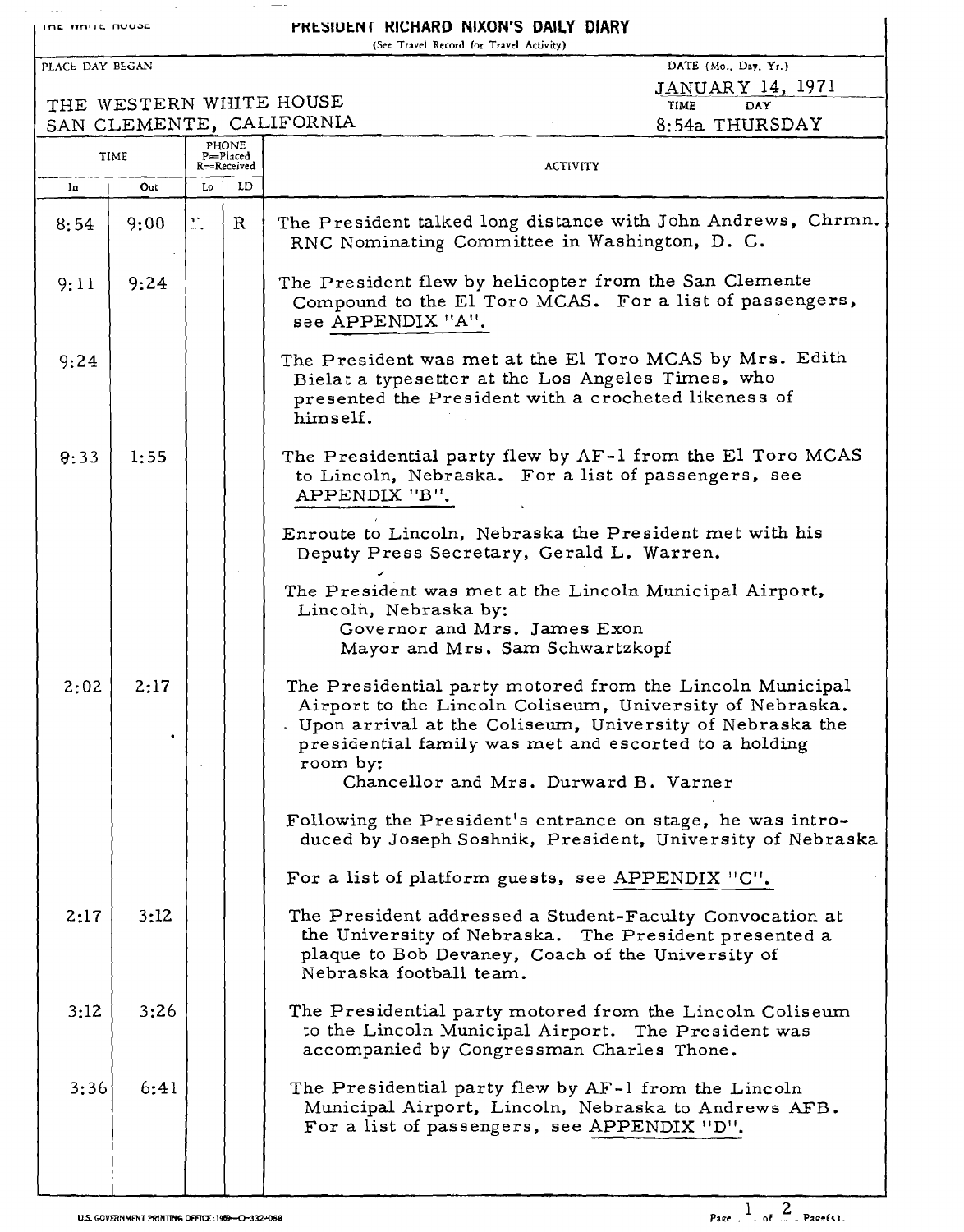IHE WHITE HOUSE **PRESIDENT RICHARD NIXON'S DAILY DIARY** (See Travel Record for Travel Activity) PLACE DAY BEGAN DATE (Mo., Day, Yr.)  $JANUARY$  14, 1971 THE WESTERN WHITE HOUSE<br>SAN CLEMENTE, CALIFORNIA 6:49p THURSDAY PHONE TIME P=Placed<br>R=Received ACTIVITY In Out Lo LD The Presidential party flew by helicopter from the Andrews 6:49 6:58 AFB to the South Lawn of the White House. For a list of passengers, see APPENDIX "A". The President went to the Residence. 7:02  $7:07$  |  $7:19$  | P The President talked with his Assistant, Henry A. Kissinger. 8:31 P The President talked with his Assistant, H. R. Haldeman. 8:19 8:36 8:49 P The President talked with Attorney General John N. Mitchell. 8:51 P The President talked with his daughter, Julie Eisenhower. 8:50 9:00 8:54 The President talked with John S. Andrews, Chairman,RNC R Nominating Committee. The President talked with his Personal Physician, Dr.  $9:01$  9:02 R  $\frac{1}{2}$  . Walter R. Tkach. (  $9:57$  10:18 P The President talked with entertainer, Bob Hope.

 $\overline{c}$  $\overline{z}$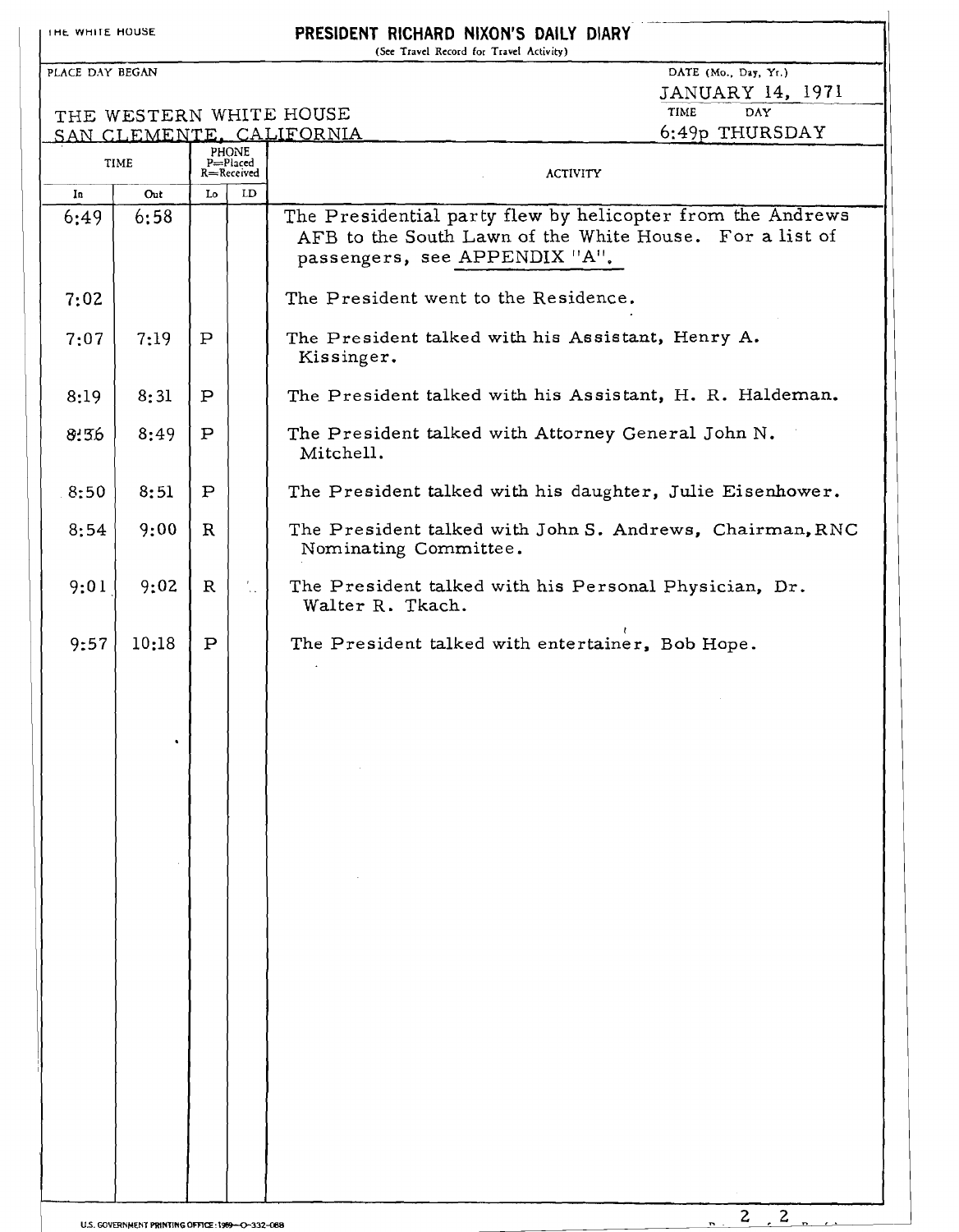## **RICHARD NIXON PRESIDENTIAL LIBRARY DOCUMENT CONTROL SHEET**

# **ITEM REMOVED FROM THIS FOLDER**

A RESTRICTED DOCUMENT OR CASE FILE HAS BEEN REMOVED FROM THIS FILE FOLDER. FOR A DESCRIPTION OF THE ITEM REMOVED AND THE REASON FOR ITS REMOVAL, CONSULT DOCUMENT ENTRY NUMBER \_\_\_\_4\_\_\_\_\_ ON THE DOCUMENT WITHDRAWAL RECORD IN THE FRONT OF THIS FILE FOLDER.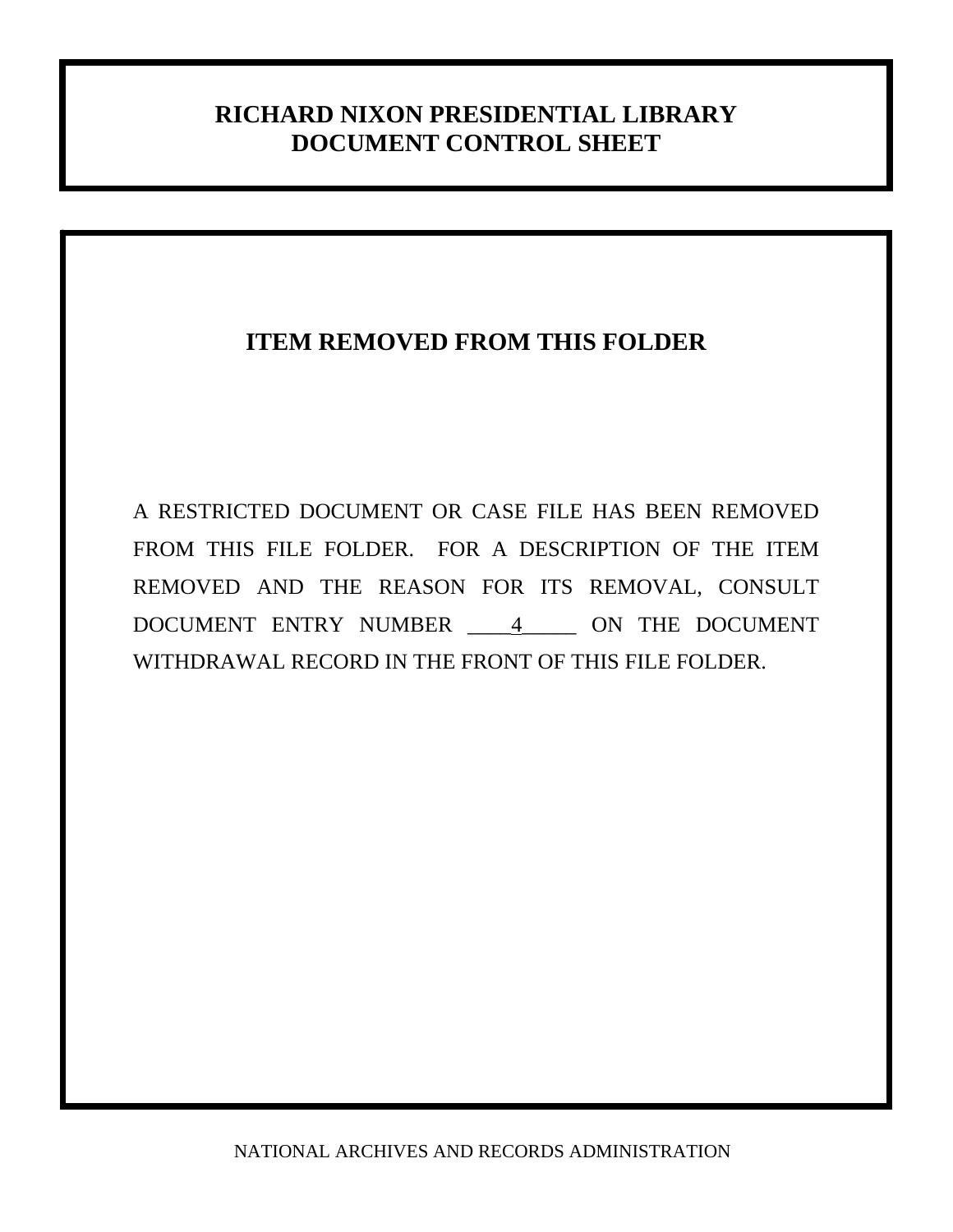APPENDIX "B"

|  |                 | AIR FORCE ONE                                     |  |            |           | FOR OFFICIAL USE ONLY |  |  |
|--|-----------------|---------------------------------------------------|--|------------|-----------|-----------------------|--|--|
|  |                 | MSN: 83                                           |  |            |           |                       |  |  |
|  |                 | EL TORO MCAS, CALIFORNIA TO LINCOLN, NEBRASKA     |  |            |           |                       |  |  |
|  |                 | 14 Jan 71 Depart 9:33am Arrive 1:56pm 2+23 1315SM |  |            |           |                       |  |  |
|  |                 |                                                   |  |            |           |                       |  |  |
|  | $\mathbf 1$ .   | The President                                     |  |            |           |                       |  |  |
|  | 2.              | Mrs. Nixon                                        |  |            |           |                       |  |  |
|  | 3.              | Miss Tricia Nixon                                 |  |            |           |                       |  |  |
|  |                 |                                                   |  |            |           |                       |  |  |
|  | 4.              | Senator Roman L. Hruska                           |  |            |           |                       |  |  |
|  | $\mathbf{r}$ 5. | Mrs. Roman L. Hruska                              |  |            |           |                       |  |  |
|  | 6.              | Mr. H. R. Haldeman                                |  |            |           |                       |  |  |
|  | 7.              | Dr. Henry Kissinger                               |  |            |           |                       |  |  |
|  | 8.              | Mr. John Ehrlichman                               |  |            |           |                       |  |  |
|  | 9.              | Mr. Jerry Warren                                  |  |            |           |                       |  |  |
|  | 10.             | Mr. Dwight Chapin                                 |  |            |           |                       |  |  |
|  | 11.             | Miss Rose Mary Woods                              |  |            |           |                       |  |  |
|  | 12.             | Dr. Walter Tkach<br>13. Comdr Charles Larson      |  |            |           |                       |  |  |
|  | 14.             | Mr. Bruce Kehrli                                  |  |            |           |                       |  |  |
|  | 15.             | Mr. Tod Hullin                                    |  |            |           |                       |  |  |
|  |                 | 16. Mrs. Constance Stuart                         |  |            |           |                       |  |  |
|  |                 | 17. Mr. Stephen Bull                              |  |            |           |                       |  |  |
|  | 18.             | Mr. Raymond Price                                 |  |            |           |                       |  |  |
|  | 19.             | Mr. Lee Heubner                                   |  |            |           |                       |  |  |
|  | 20.             | Mr. Winston Lord                                  |  |            |           |                       |  |  |
|  | 21.             | Mr. Fred Maroon                                   |  |            |           |                       |  |  |
|  | 22.             | Miss Jana Hruska                                  |  |            |           |                       |  |  |
|  |                 | 23. YNC Donald F. Murray                          |  |            |           |                       |  |  |
|  | 24.             | SP7 Herbert Oldenburg                             |  |            |           |                       |  |  |
|  | 25.             | Mr. Manuel Sanchez                                |  |            |           |                       |  |  |
|  | 26.             | R. Taylor                                         |  |            |           |                       |  |  |
|  | 27.             | A. Godfrey                                        |  |            |           |                       |  |  |
|  | 28.             | W. Moulton                                        |  |            |           |                       |  |  |
|  | 29.             | C. Rochner                                        |  |            |           |                       |  |  |
|  | 30.             | R. Keiser                                         |  |            |           |                       |  |  |
|  | 31.             | S. Miller                                         |  |            |           |                       |  |  |
|  | 32.             | P. Grummon                                        |  |            |           |                       |  |  |
|  | 33.             | J. Holt                                           |  |            |           |                       |  |  |
|  | 34.             | B. Walton                                         |  |            |           |                       |  |  |
|  | 35.             | Mr. Ollie Atkins                                  |  | WH Photo   |           |                       |  |  |
|  | 36.             | Mr. Aldo Beckman                                  |  |            |           | Chicago Tribune       |  |  |
|  | 37.             | Mr. Frank Cancellare                              |  |            | UPI Photo |                       |  |  |
|  | 38.             | Mr. Frank Cormier                                 |  | AP         |           |                       |  |  |
|  | 39.             | Mr. Charles Harrity                               |  | AP Photo   |           |                       |  |  |
|  | 40.             | Mr. Robert Pierpoint                              |  | <b>CBS</b> |           |                       |  |  |
|  | 41.             | Mr. Jerry Schecter                                |  | Time       |           |                       |  |  |
|  | 42.             | Miss Helen Thomas                                 |  | UPI        |           |                       |  |  |

-----------

**Allaha** 

 $\ddot{\phantom{a}}$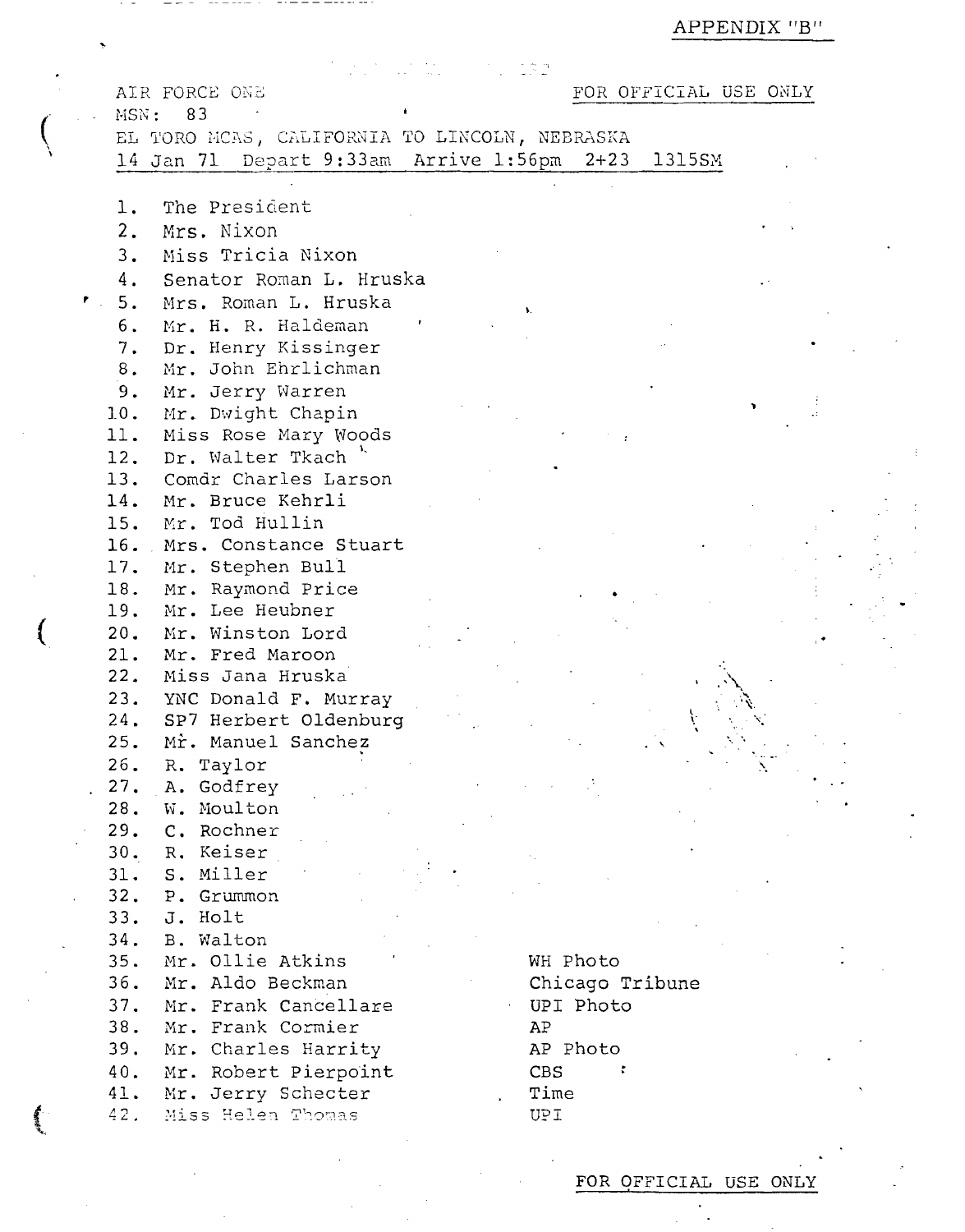Secretary Clifford Hardin Governor James Exon Senator Carl Curtis Senator Roman Hruska Cong. Charles Thone, 1st District (R) Joseph Soshnik, President, University of Nebraska Coach Bob Devaney

Steve Tiwald, President, Student Body Dr. Richard Gilbert, Faculty Representative Robert Raun, President, Board of Regents Mayor Sam Schwartzhopf Chancellor Durward Varner

Ken Wald - Representative Men's Honorary

Julie Marolf - Representative Women's Honorary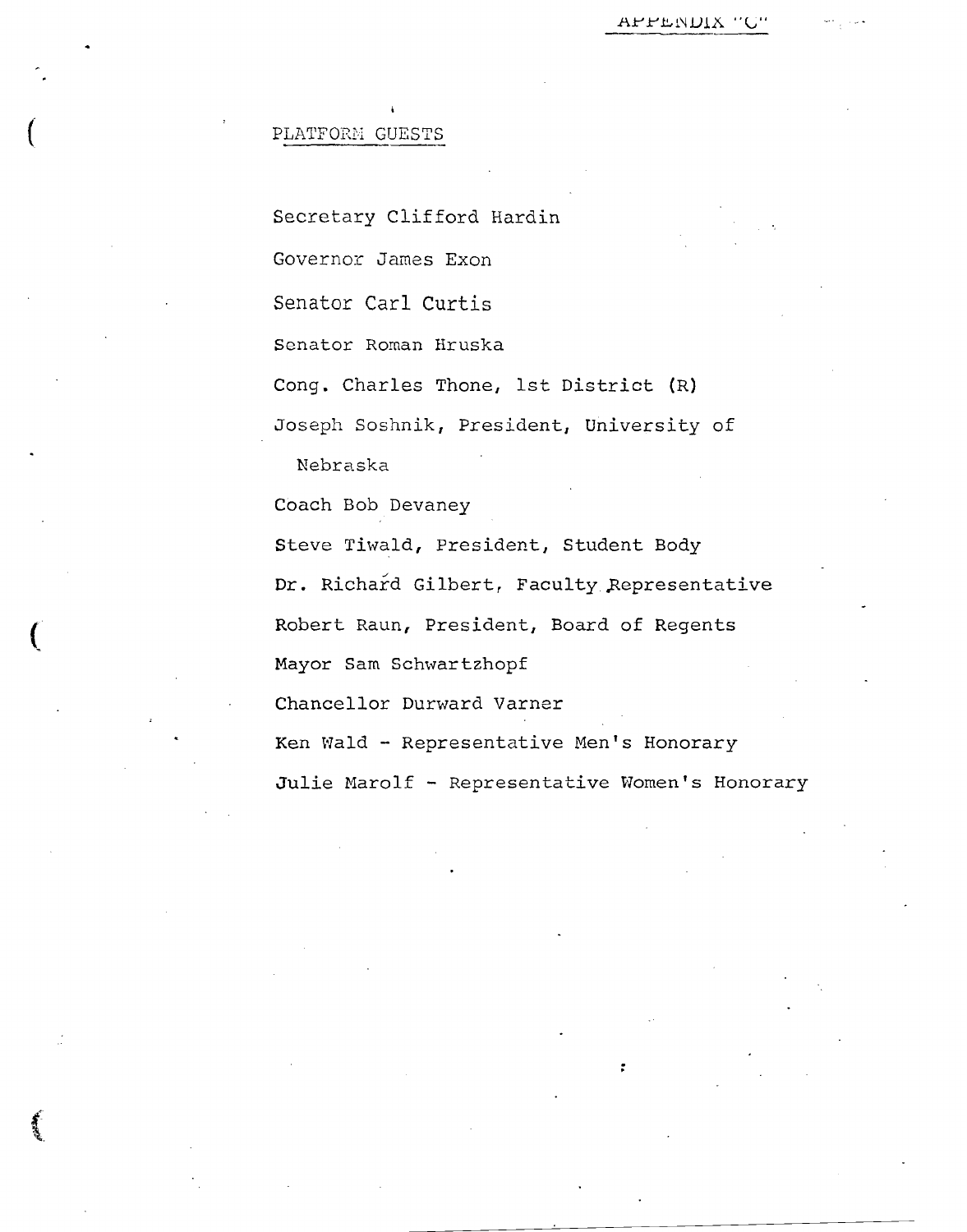APPENDIX "D"  $\,$ 

| MSN:                | AIR FORCE ONE<br>83                                                                        | FOR OFFICIAL USE ONLY |
|---------------------|--------------------------------------------------------------------------------------------|-----------------------|
|                     | LINCOLN, NEBRASKA TO ANDREWS AFB, WASH, D.C.<br>14 Jan 71 Depart 3:36pm Arrive 6:40pm 2+04 | 1100SM                |
| 1.                  | The President                                                                              |                       |
| 2.                  | Mrs. Nixon                                                                                 |                       |
| 3.                  | Miss Tricia Nixon                                                                          |                       |
| 4.                  | Congressman Charles Thone                                                                  |                       |
| $\rightarrow$<br>5. | Mr. H. R. Haldeman<br>٠.                                                                   |                       |
| б.<br>7.            | Dr. Henry Kissinger<br>Mr. John Ehrlichman                                                 |                       |
| 8.                  | Mr. Jerry Warren                                                                           |                       |
| 9.                  | Mr. Dwight Chapin                                                                          |                       |
| 10.                 | Miss Rose Mary Woods                                                                       |                       |
|                     | 11. Dr. Walter Tkach                                                                       |                       |
|                     | 12. Comdr Charles Larson                                                                   |                       |
|                     | 13. Mr. Bruce Kehrli                                                                       |                       |
| 15.                 | 14. Mr. Tod Hullin<br>Mrs. Constance Stuart                                                |                       |
|                     | 16. Mr. Stephen Bull                                                                       |                       |
|                     | 17. Mr. Raymond Price                                                                      |                       |
| 18.                 | Mr. Lee Heubner                                                                            |                       |
| 19.                 | Mr. Winston Lord                                                                           |                       |
| 20.                 | Miss Jana Hruska                                                                           |                       |
| 21.                 | YNC Donald F. Murray                                                                       |                       |
|                     | 22. SP7 Herbert Oldenburg<br>23. Mr. Manuel Sanchez                                        |                       |
| 24.                 | R. Taylor                                                                                  |                       |
| 25.                 | A. Godfrey                                                                                 |                       |
| 26.                 | W. Moulton                                                                                 |                       |
| 27.                 | C. Rochner                                                                                 |                       |
| 28.                 | R. Keiser                                                                                  |                       |
| 29.                 | S. Miller                                                                                  |                       |
| 30.<br>31.          | P. Grummon<br>J. Holt                                                                      |                       |
| 32.                 | Mr. Schwartz                                                                               |                       |
| 33.                 | Mr. Ollie Atkins                                                                           | WH Photo              |
| 34.                 | Mr. Aldo Beckman                                                                           | Chicago Tribune       |
| 35.                 | Mr. Frank Cancellare                                                                       | UPI Photo             |
| 36.                 | Mr. Frank Cormier<br>AP                                                                    |                       |
| 37.                 | Mr. Charles Harrity                                                                        | AP Photo              |
| 38.<br>39.          | Mr. Robert Pierpoint<br>CBS<br>Mr. Jerry Schecter<br>Time                                  |                       |
| 40.                 | Miss Helen Thomas<br>UPI                                                                   |                       |
| 41.                 | Mr. Ron Walker                                                                             |                       |
|                     |                                                                                            |                       |

 $\frac{1}{2}$  ,  $\frac{1}{2}$